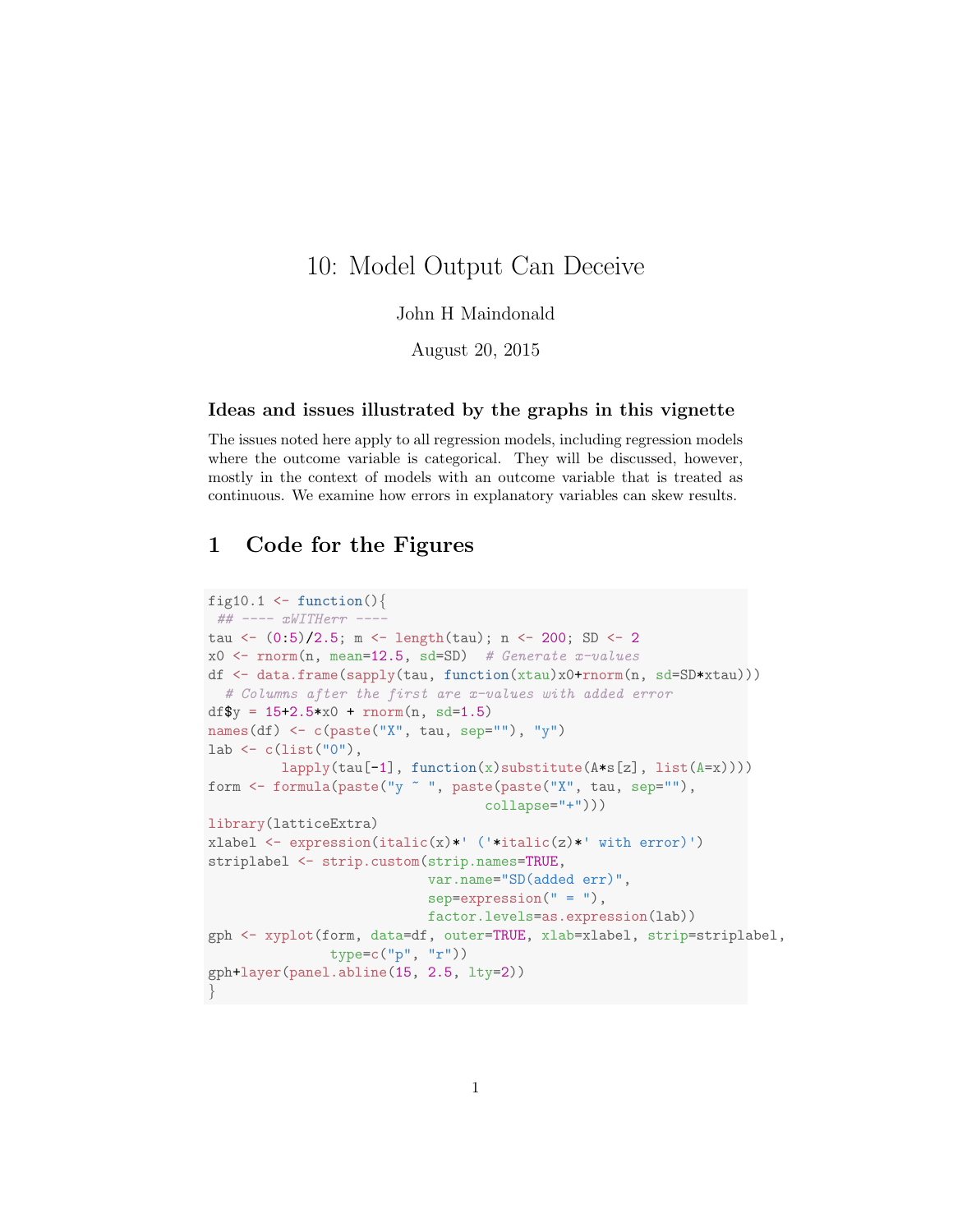```
fig10.2 <- function(){
set.seed(31) # Reproduce graph shown
## Use function errorsINx(), from DAAG
errorsINx(gpdiff=4, timesSDx=1.25, SDyerr=2.5, n=80, plotit=FALSE)[["gph"]]
}
```

```
pkgs <- c("latticeExtra", "DAAG")
z <- sapply(pkgs, require, character.only=TRUE, warn.conflicts=FALSE)
if(any(!z))notAvail <- paste(names(z)[!z], collapse=", ")
 print(paste("The following package requires to be installed:", notAvail))
}
```

```
if(require('latticeExtra')) fig10.1() else
 print("Package 'latticeExtra' is not available, cannot do graph")
```


if(require('latticeExtra')&require('DAAG')) fig10.2() else print("Packages 'latticeExtra' &/or 'DAAG' is/are not available, cannot do graph")

|        |               |  | Intercept:ctl Offset:trt Slope |                  |  |
|--------|---------------|--|--------------------------------|------------------|--|
|        | No error in x |  | 14.61                          | $-0.1483$ 1.5365 |  |
| 1.25sx |               |  | 27.54                          | 3.8331 0.5028    |  |